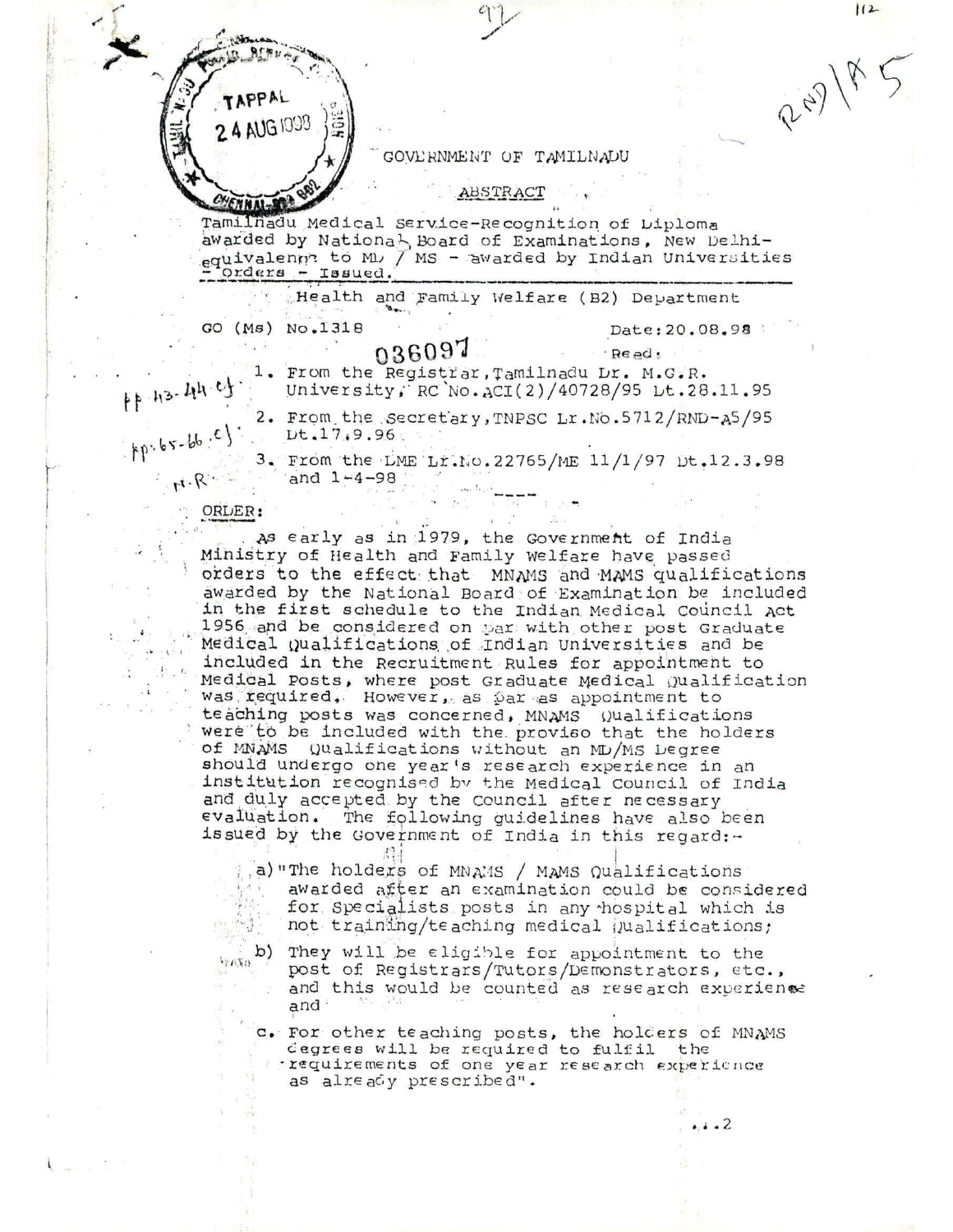2. After 1982, the nomenclature of the qualification (MNAMS & MAMS) has been changed as Diplomate of National Board (DNB) and this has also been included in the schedules to the Indian Medical Council Act 1956. Diplomate of National Board Qualification is granted in almost all the specialities and are being treated at par/equivalent to resement aver, n.s., D.N., and at M.Ch., qualification granted by Universities in the country and holders of such qualification are given full benefits for employment as teachers in Medical Colleges, Specialists and Consultants. The standing Academic Board of the Tamilnadu Dr. M.G.R. Medical University has recognised the certificate of NIME a equivalent to MD | MS of the University (Dr. M.G.R. Medical University).

 $-2 -$ 

3. The Tamilnadu Dr. M.G.R. University has<br>reported to the odvernment the Standing Adademic Board of the University has recognised the certificate of NBE as equivalent to ML/MS University. Tamilnadu Public Service Commission has stated that the subject matter relating to equivalence of the qualification of Diplomate of National Board offered Wy National Board of Examination with that of MD | M.3 gualification was placed before its committee on 1, 19.8.96 and the committee after a detailed examination has resolved to recommend to the Covernment for recognition of the Diplomate of National Board of Examination in ceneral Surgery offered by National Board of Examination, New Delhi as Equivalent to MD MS of Indian Universities for appointment in specialised post of Civil Assistant Surgeon in terms of the Notification issued by the Government of India, Ministry<sub>20f</sub> Health and Family Welfare on 03.10.94. The Commission has requested that necessary orders may be passed to this effect.

4. The Director of Medical Education has stated that the special Rules for Tamilnadu Medical service has to be amended in the first instance if the qualifications such as MNAMS is to be considered for promotion as Reader.

5. The Government have examined the case and decided to recognise the qualifications. They accordingly direct that the qualification Diplomate of National Board (which includes MANMS and MAMS) awarded by the National Board of Examinations, New Delhi be recognised as equivalent to ML/MS awarded by the Indian Universities for the purpose

. . . 3